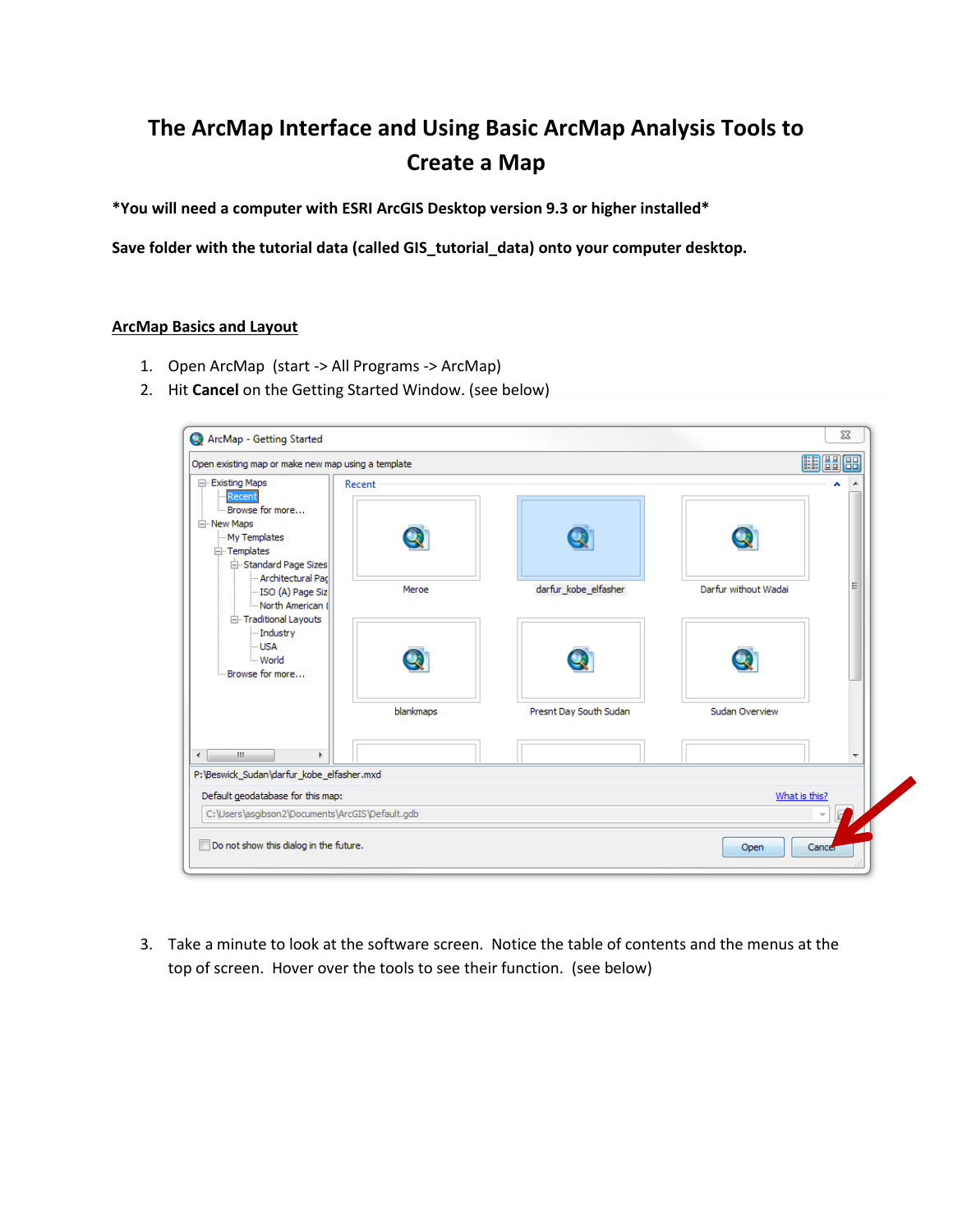| fable Contents<br>$\upmu$ $\times$<br>8.000<br><b>E</b> Layers |  | :DBB8 %®&× ♡─ <mark>/ ↑ - │ │ │ │ ▽ -</mark> ∵   ⊞ <mark>@ 5 @ D   }*</mark> <sub>2</sub> : D <mark>.</mark> wing - 1 + 0 3   [] + A + ≤   @ Asl<br>图目 | OBIER EN HOT - BEAD : Georgerencing - | $\bullet$ 10 $\bullet$ B I U $\underline{A}$ $\bullet$ $\underline{\emptyset}$ $\bullet$ $\underline{\emptyset}$ $\bullet$ $\underline{\bullet}$ $\bullet$ $\underline{\bullet}$ | $\blacksquare$ |
|----------------------------------------------------------------|--|--------------------------------------------------------------------------------------------------------------------------------------------------------|---------------------------------------|----------------------------------------------------------------------------------------------------------------------------------------------------------------------------------|----------------|
| Table of                                                       |  |                                                                                                                                                        |                                       |                                                                                                                                                                                  |                |
| <b>Contents</b>                                                |  |                                                                                                                                                        | Data                                  |                                                                                                                                                                                  |                |
|                                                                |  |                                                                                                                                                        | <b>View</b>                           |                                                                                                                                                                                  |                |
|                                                                |  |                                                                                                                                                        |                                       |                                                                                                                                                                                  |                |
|                                                                |  |                                                                                                                                                        |                                       |                                                                                                                                                                                  |                |

- 4. Click on the ArcCatalog tool
	- a. Click on the connect to folder icon  $\boxed{\mathbb{E}^+}$
	- b. Navigate to Desktop -> GIS\_tutorial\_data and expand the folders beneath it.
		- i. Geodatabases, shapefiles and a raster dataset.
- 5. Click on the ArcTools tool
	- a. Look at some of the available tools.
- 6. Click on the Search tool
	- a. Type in the word "buffer" and see all the tools that come up.

## **Adding Data**

- 1. Click the **Add Data** button on the main menu at the top of the screen
- 2. Locate your c:\users\(username)\desktop folder
- **3.** Click on **NREM Data**
- 4. Here we have two geodatabases and a shapefile. For now we will just open the **DelawareCountyData.gdb** by clicking on it twice. (see below)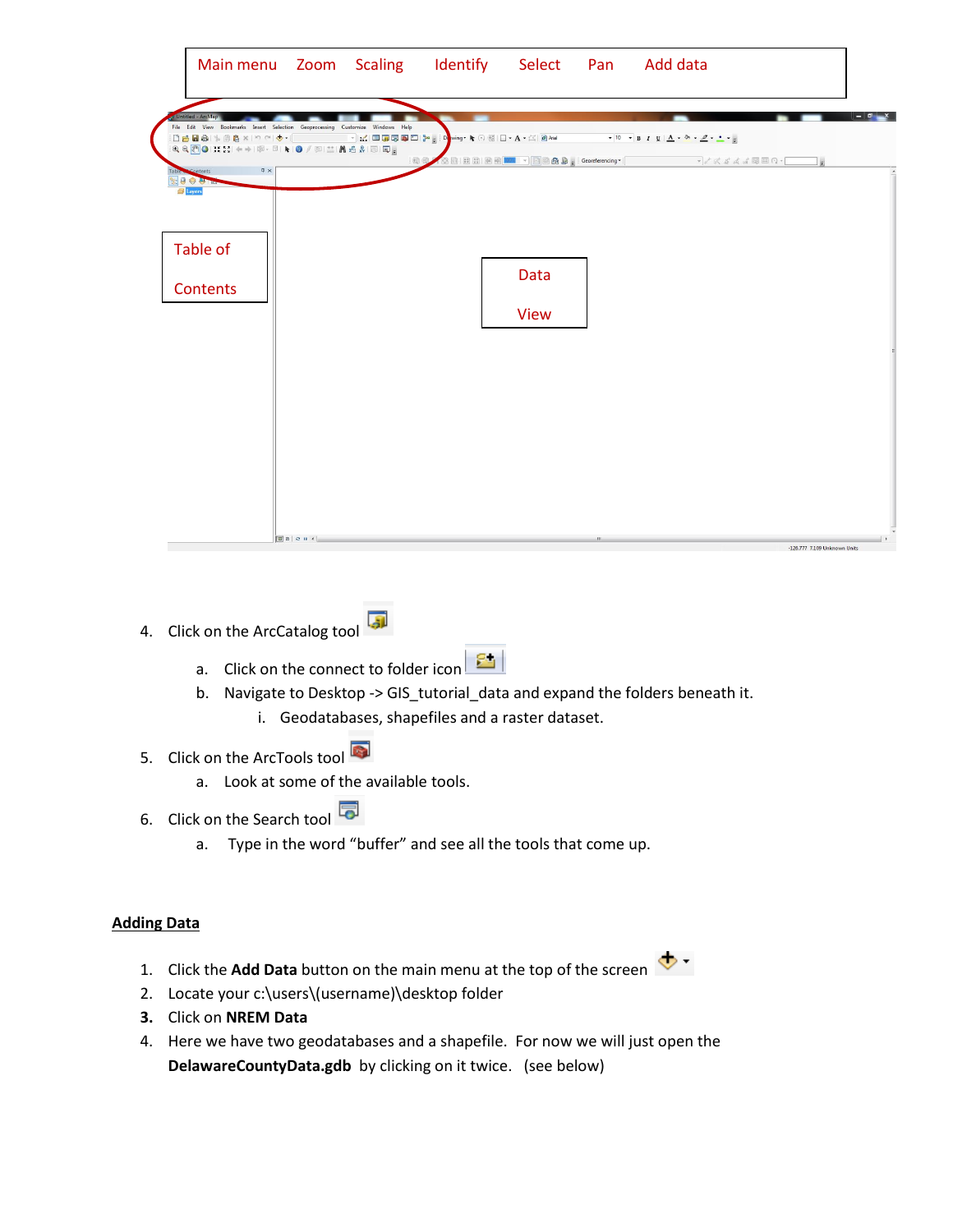| <b>Add Data</b>                                                                                                                        |                              | 23                                    |
|----------------------------------------------------------------------------------------------------------------------------------------|------------------------------|---------------------------------------|
| Look in:                                                                                                                               | DelawareCountyData.gdb       | $-$ 4 $\alpha$ . The set of $\bullet$ |
| 圖 CorporateBoundaries<br>⊠ CountyBoundary<br>MajorRoads<br>MajorWaterbodies<br>$\overline{\phantom{a}}$ RailroadLines<br>StreetsMaster | UndergroundStorageTanks      |                                       |
| Name:<br>Show of type:                                                                                                                 | Datasets, Layers and Results | Add<br>Cancel                         |

- **5.** Click on the first record, hit your shift key and then click on the last file to add them all to ArcMap at once. Click **Add**
- 6. Notice the feature layers added to the TOC contents on the left. This is the drawing order of your layers. Make sure that they are in correct drawing order.

#### **Zooming In and Out, Full Extent**



1. Using your zoom toolset  $\mathbb{R} \otimes \mathbb{R}$  and  $\mathbb{R}$  zoom and pan around the map. When finished, click on the full extent globe to go to the full extent.

## **Explore the Attribute Table**

- 1. Right click on "Underground Storage Tanks" in the Table of Contents, and open the attribute table.
- 2. Look at the Sub\_PROG\_T column in the attribute table Notice that there are two different categories in this field (UST and UST\L) (see below)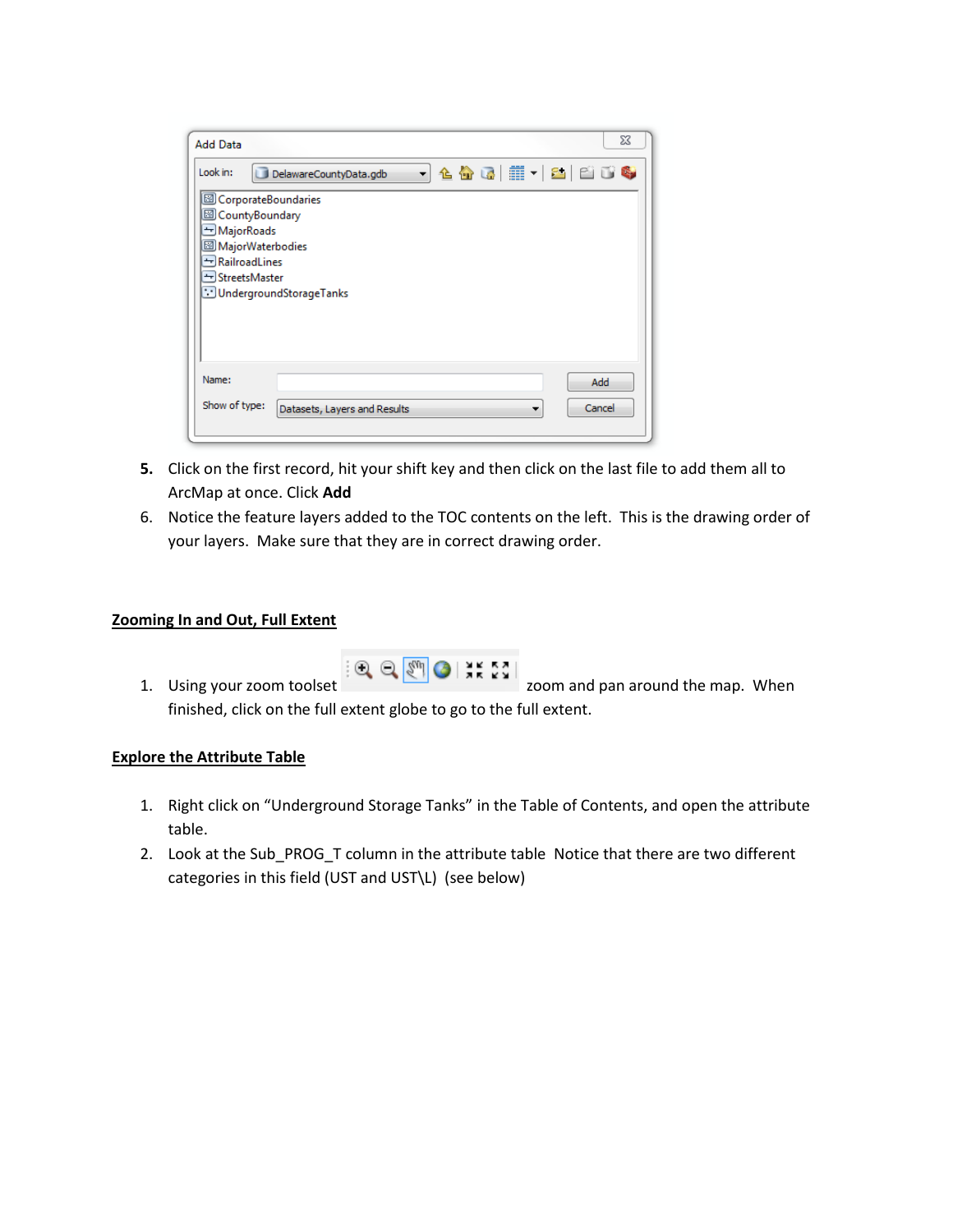| <b>OBJECTID</b> | PGM SYS ID | <b>PRIMARY NA</b>                        |                 | <b>COLLECTOR</b> SUB PROG T | <b>DATA COLLE</b>                                       | <b>HORIZONTAL</b> | <b>NORTHING</b> |
|-----------------|------------|------------------------------------------|-----------------|-----------------------------|---------------------------------------------------------|-------------------|-----------------|
| 11              | 14557      | Mutual Federal Savings Bank              | <b>ALIKINS</b>  | <b>UST</b>                  | 5/30/2001                                               | 014               | 4450855.59      |
|                 | 2 24572    | Petro Plus Pantry                        | <b>ALKINS</b>   | <b>UST</b>                  | 4/29/2003                                               | 14                | 4459886.65      |
|                 | 3 24516    | <b>Rickers Petro Mart</b>                | <b>ALKINS</b>   | <b>UST</b>                  | 2/6/2003                                                | 014               | 444884845       |
|                 | 4 224423   |                                          | <b>ALIKINS</b>  | <b>UST</b>                  | 2/6/2003                                                | 014               | 4448626.95      |
| 5               | 24473      | <b>Rickers Petro Mart</b>                | <b>AI IKINS</b> | $\overline{S}$              | 2/19/2003                                               | 014               | 445214171       |
| Ŕ               | 8333       | <b>Con-Way Central Express</b>           | <b>ALIKINS</b>  | <b>IIST</b>                 | 2/24/2003                                               | 014               | 444707788       |
| 7               | 2255       | Hoosier Pete (southside 76)              | <b>ALIKINS</b>  | <b>UST</b>                  | 3/11/2003                                               | 014               | 4446728.39      |
| 8               | 7020       | <b>Village Pantry LLC</b>                | <b>ALIKINS</b>  | <b>UST/L</b>                | 1/5/2001                                                | 014               | 4453266.6       |
| 9               | 917        | Adams Roofing Co Inc.                    | <b>ALIKINS</b>  | <b>UST</b>                  | 1/8/2001                                                | 014               | 4449391.44      |
| 10              | 13430      | Marathon Ashland Petroleum Lic           | <b>ALIKINS</b>  | <b>UST/L</b>                | 1/8/2001                                                | 014               | 4448808.78      |
| 11              | 2252       | G & G Oil Company Of Indiana Inc.        | <b>ALIKINS</b>  | <b>UST/L</b>                | 1/8/2001                                                | 014               | 4453233.93      |
| 12              | 3307       | Crystal Flash Petroleum Corp             | <b>ALIKINS</b>  | <b>UST/L</b>                | 1/8/2001                                                | 014               | 4453352.57      |
| 13              | 12926      | Marathon Ashland Petroleum Lic           | <b>ALIKINS</b>  | <b>USTA</b>                 | 1/23/2001                                               | 014               | 4450015.55      |
| 14              | 5897       | <b>City Of Muncie</b>                    | <b>ALIKINS</b>  | <b>UST</b>                  | 1/24/2001                                               | 014               | 4449461.85      |
| 15              | 12657      | <b>Vernon L Davis</b>                    | <b>ALIKINS</b>  | <b>UST</b>                  | 1/24/2001                                               | 014               | 4452226.74      |
| 16              | 11710      | Speedway SuperAmerica LLC                | <b>ALIKINS</b>  | <b>UST</b>                  | 1/24/2001                                               | 014               | 4453410.7       |
| 17              | 3393       | Jefferson Smurfit Corp.                  | <b>ALIKINS</b>  | <b>USTA</b>                 | 1/24/2001                                               | 014               | 4450248.87      |
| 18              | 2451       | <b>Ball Corporation</b>                  | <b>ALIKINS</b>  | <b>UST</b>                  | 1/25/2001                                               | 014               | 4450223.04      |
| 19              | 15590      | <b>Broadway Marathon</b>                 | <b>ALIKINS</b>  | <b>USTA</b>                 | 1/29/2001                                               | 014               | 4452199.9       |
| 20              | 19594      | <b>Meiler Stores Limited Partnership</b> | <b>ALKINS</b>   | <b>UST</b>                  | 1/4/2001                                                | 014               | 445320073       |
| 21              | 253        | Swifty Oil Co Inc.                       | <b>ALIKINS</b>  | <b>UST/L</b>                | 1/5/2001                                                | 014               | 4448156.1       |
| 22              | 6772       | <b>Petrol Properties LLC</b>             | <b>ALIKINS</b>  | <b>USTA</b>                 | 1/22/2001                                               | 014               | 444874163       |
| 23              | 2272       | G & G Oil Company Of Indiana Inc.        | <b>ALIKINS</b>  | <b>UST/L</b>                | 1/22/2001                                               | 014               | 4446955.81      |
| 24              | 2256       | G & G Oil Company Of Indiana Inc.        | <b>ALIKINS</b>  | <b>USTA</b>                 | 1/22/2001                                               | 014               | 4458048.29      |
| 25              | 2251       | <b>I69 Auto Truck Plaza Inc.</b>         | <b>ALIKINS</b>  | <b>USTA</b>                 | 1/22/2001                                               | 014               | 4459496.51      |
| 26              | 617        | Speedway SuperAmerica LLC                | <b>ALIKINS</b>  | <b>USTA</b>                 | 1/23/2001                                               | 014               | 4459755.54      |
| 27              | 17447      | <b>United Parcel Service</b>             | <b>ALIKINS</b>  | <b>UST/L</b>                | 1/23/2001                                               | 014               | 4447114.74      |
| 28              | 2259       | Hoosier Pete #11                         |                 | <b>UST/L</b>                | <nulb< td=""><td>001</td><td>4448096.34925</td></nulb<> | 001               | 4448096.34925   |
| 29              | 24423      | Gas America #85                          |                 | <b>UST</b>                  | <nulb< td=""><td>001</td><td>4452215.58545</td></nulb<> | 001               | 4452215.58545   |
| 30              | 22981      | <b>Jim Allen</b>                         |                 | <b>UST</b>                  | <null></null>                                           | 001               | 4451117.93166   |
|                 | 31 11328   | Village Pantry #641                      | <b>ALIKINS</b>  | <b>USTA</b>                 | 12/17/2002                                              | 014               | 4455297.68      |

- 3. Now open the attribute table of Corporate Boundaries (right click on the layer in the Table of Contents and open the attribute table.
- 4. Notice the City Field; we will symbolize the layers based on this field. Close the table by hitting the X in the right upper hand corner of the window. (see below)

|       |                                                 |           |                                               |                         | <b>Contract Contract Contract Contract</b> |              |                     |                   |          |
|-------|-------------------------------------------------|-----------|-----------------------------------------------|-------------------------|--------------------------------------------|--------------|---------------------|-------------------|----------|
| Table |                                                 |           |                                               |                         |                                            |              |                     |                   | Π.       |
|       | $\Box$ - $\Box$ - $\Box$ $\Box$ $\Box$ $\times$ |           |                                               |                         |                                            |              |                     |                   |          |
|       |                                                 |           |                                               |                         |                                            |              |                     |                   |          |
|       | CorporateBoundaries                             |           |                                               |                         |                                            |              |                     |                   | $\times$ |
|       | <b>OBJECTID*</b>                                | Shape *   | <b>PERIMETER</b>                              | DC_CORPLIM              | DC_CORPL_1                                 | <b>CITY</b>  | <b>SHAPE Length</b> | <b>SHAPE Area</b> |          |
|       | $\mathbf{1}$                                    | Polygon   | <null></null>                                 | <null></null>           | <null></null>                              | Chesterfield | 4745.340098         | 1109243.811388    |          |
|       |                                                 | 2 Polygon | <null></null>                                 | <null></null>           | <null></null>                              | Chesterfield | 3517.530015         | 645473.208402     |          |
|       | $\overline{\mathbf{3}}$                         | Polygon   | 50414.99207                                   | 3                       |                                            | 2 Albany     | 53017.155575        | 46636444.021448   |          |
|       | $\overline{4}$                                  | Polygon   | 19181.88036                                   | $\overline{4}$          |                                            | 3 Gaston     | 19372.917704        | 10102081.245042   |          |
|       | 5                                               | Polygon   | 45716.01034                                   | 13                      |                                            | 12 Daleville | 55557.909532        | 56875876.53804    |          |
|       | 6 <sup>1</sup>                                  | Polygon   | 35475.94427                                   | $\overline{\mathbf{c}}$ | $\mathbf{1}$                               | Eaton        | 69483.767937        | 105923929.444908  |          |
|       | $\overline{7}$                                  | Polygon   | 61591.85425                                   | 9                       |                                            | 8 Yorktown   | 99582.066423        | 246025221.641649  |          |
|       |                                                 | 8 Polygon | 182050.84896                                  | 5                       | 4                                          | Muncie       | 200455.971274       | 768811979.196639  |          |
|       |                                                 | 9 Polygon | 43806.92347                                   | 8                       |                                            | 7 Selma      | 47683.657959        | 25185601.596921   |          |
|       |                                                 |           |                                               |                         |                                            |              |                     |                   |          |
|       | $14 - 4$                                        |           | 0 ▶ ▶                   (0 out of 9 Selected) |                         |                                            |              |                     |                   |          |
|       | CorporateBoundaries                             |           |                                               |                         |                                            |              |                     |                   |          |
|       |                                                 |           |                                               |                         |                                            |              |                     |                   |          |

## **Symbology**

- 1. Right click on CorporateBoundaries and click on **Properties**.
- 2. Look through the tabs.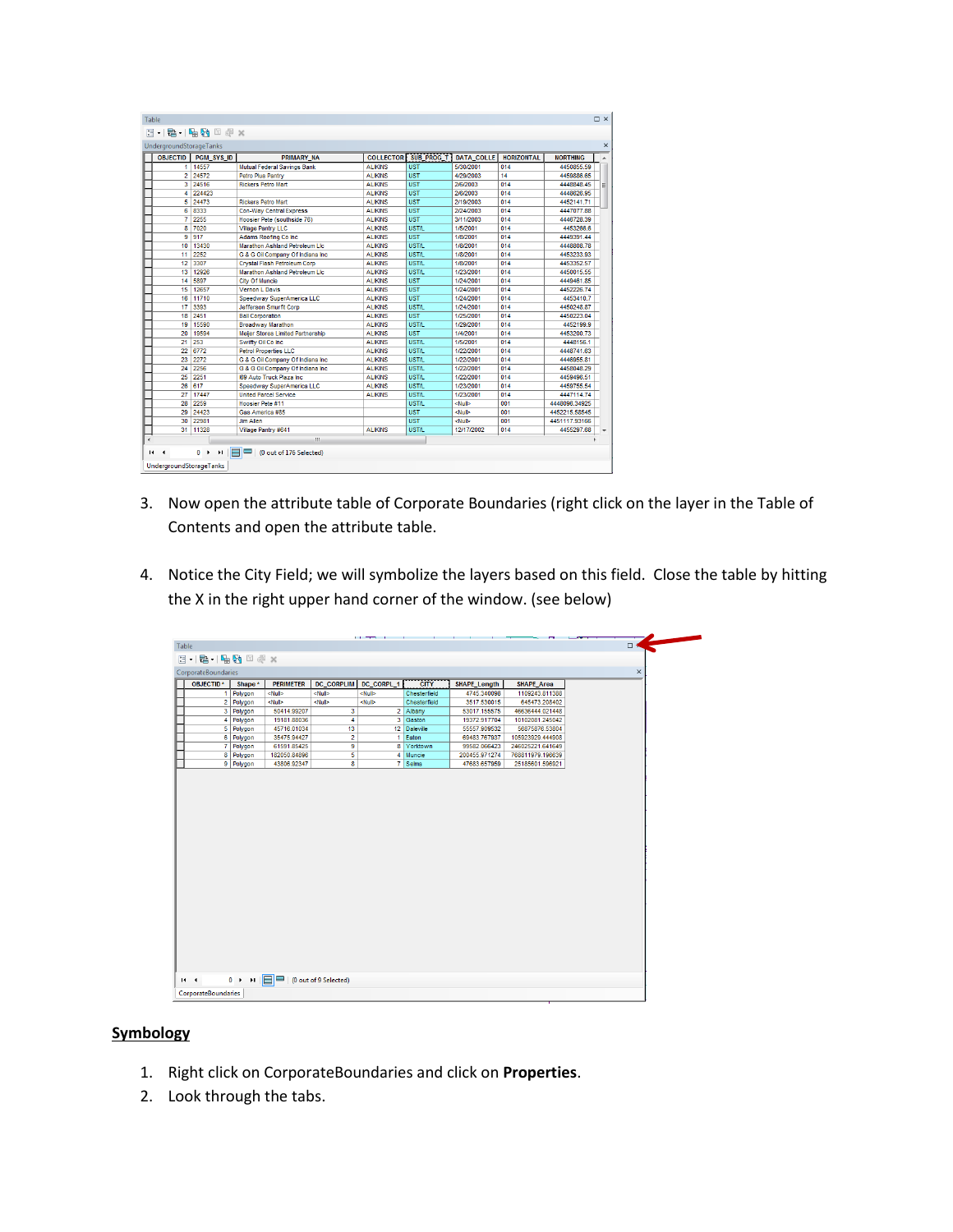3. On the **symbology** tab, click categories on the left hand of the window and then choose City for the **Value Field** and click on **Add all Values**. Notice the color ramp options. (see below)

| Draw categories using unique values of one field.<br>Import<br><b>Value Field</b><br>Color Ramp<br>Unique values<br><b>CITY</b><br>۰<br>- Unique values, many<br>Match to symbols in a<br>Value<br>Symbol<br>Label<br>Count<br><all other="" values=""><br/><all other="" values=""><br/>o<br/><heading><br/><b>CITY</b><br/>9<br/>Albany<br/>Albany<br/>1<br/>个<br/>Chesterfield<br/>Chesterfield<br/>2<br/><b>Daleville</b><br/><b>Daleville</b><br/>₩<br/>Eaton<br/>Eaton<br/>Ш<br/>k<br/>Gaston<br/>Gaston<br/>Muncie<br/>Muncie<br/>Selma<br/>Selma<br/>Yorktown<br/>Yorktown<br/>1<br/><b>Add All Values</b><br/>Add Values<br/>Remove All<br/>Advanced<br/>Remove</heading></all></all> | Source<br>Selection<br>General | Display | Symbology | <b>Fields</b> | Definition Query | Labels | Joins & Relates | Time | <b>HTML Popup</b> |
|------------------------------------------------------------------------------------------------------------------------------------------------------------------------------------------------------------------------------------------------------------------------------------------------------------------------------------------------------------------------------------------------------------------------------------------------------------------------------------------------------------------------------------------------------------------------------------------------------------------------------------------------------------------------------------------------|--------------------------------|---------|-----------|---------------|------------------|--------|-----------------|------|-------------------|
| <b>Categories</b>                                                                                                                                                                                                                                                                                                                                                                                                                                                                                                                                                                                                                                                                              | Show:                          |         |           |               |                  |        |                 |      |                   |
| <b>Quantities</b><br><b>Charts</b><br><b>Multiple Attributes</b><br>$\overline{a}$                                                                                                                                                                                                                                                                                                                                                                                                                                                                                                                                                                                                             | <b>Features</b>                |         |           |               |                  |        |                 |      |                   |
|                                                                                                                                                                                                                                                                                                                                                                                                                                                                                                                                                                                                                                                                                                |                                |         |           |               |                  |        |                 |      |                   |
|                                                                                                                                                                                                                                                                                                                                                                                                                                                                                                                                                                                                                                                                                                |                                |         |           |               |                  |        |                 |      |                   |
|                                                                                                                                                                                                                                                                                                                                                                                                                                                                                                                                                                                                                                                                                                |                                |         |           |               |                  |        |                 |      |                   |
|                                                                                                                                                                                                                                                                                                                                                                                                                                                                                                                                                                                                                                                                                                |                                |         |           |               |                  |        |                 |      |                   |
|                                                                                                                                                                                                                                                                                                                                                                                                                                                                                                                                                                                                                                                                                                |                                |         |           |               |                  |        |                 |      |                   |
|                                                                                                                                                                                                                                                                                                                                                                                                                                                                                                                                                                                                                                                                                                |                                |         |           |               |                  |        |                 |      |                   |
|                                                                                                                                                                                                                                                                                                                                                                                                                                                                                                                                                                                                                                                                                                |                                |         |           |               |                  |        |                 |      |                   |
|                                                                                                                                                                                                                                                                                                                                                                                                                                                                                                                                                                                                                                                                                                |                                |         |           |               |                  |        |                 |      |                   |
|                                                                                                                                                                                                                                                                                                                                                                                                                                                                                                                                                                                                                                                                                                |                                |         |           |               |                  |        |                 |      |                   |
|                                                                                                                                                                                                                                                                                                                                                                                                                                                                                                                                                                                                                                                                                                |                                |         |           |               |                  |        |                 |      |                   |
|                                                                                                                                                                                                                                                                                                                                                                                                                                                                                                                                                                                                                                                                                                |                                |         |           |               |                  |        |                 |      |                   |
|                                                                                                                                                                                                                                                                                                                                                                                                                                                                                                                                                                                                                                                                                                |                                |         |           |               |                  |        |                 |      |                   |
|                                                                                                                                                                                                                                                                                                                                                                                                                                                                                                                                                                                                                                                                                                |                                |         |           |               |                  |        |                 |      |                   |
|                                                                                                                                                                                                                                                                                                                                                                                                                                                                                                                                                                                                                                                                                                |                                |         |           |               |                  |        |                 |      |                   |
|                                                                                                                                                                                                                                                                                                                                                                                                                                                                                                                                                                                                                                                                                                |                                |         |           |               |                  |        |                 |      |                   |
|                                                                                                                                                                                                                                                                                                                                                                                                                                                                                                                                                                                                                                                                                                |                                |         |           |               |                  |        |                 |      |                   |
|                                                                                                                                                                                                                                                                                                                                                                                                                                                                                                                                                                                                                                                                                                |                                |         |           |               |                  |        |                 |      |                   |
|                                                                                                                                                                                                                                                                                                                                                                                                                                                                                                                                                                                                                                                                                                |                                |         |           |               |                  |        |                 |      |                   |
|                                                                                                                                                                                                                                                                                                                                                                                                                                                                                                                                                                                                                                                                                                |                                |         |           |               |                  |        |                 |      |                   |
|                                                                                                                                                                                                                                                                                                                                                                                                                                                                                                                                                                                                                                                                                                |                                |         |           |               |                  |        |                 |      |                   |

4. Change the colors of the other feature layers according to your preference. (Right click on the layers in the tables of contents, choose properties, and go to the symbology tab.)

# **Analysis**

We will be looking at underground storage tanks that are

1.) Leaking

- 2.) Within 250 feet of the White River and Prairie Creek Reservoir.
- 1. Click on **Selection -> Select by Attribute** (see below)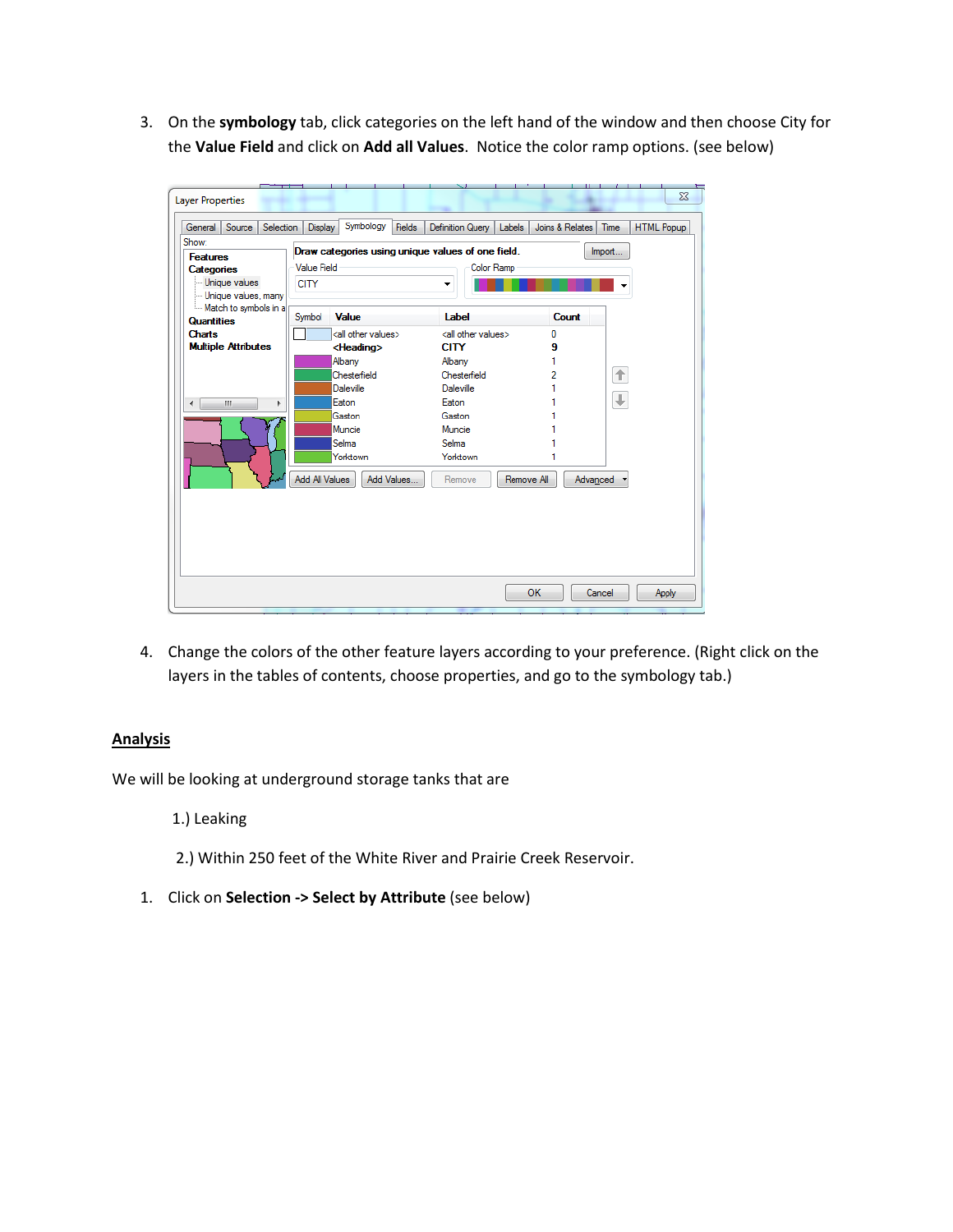| ert            |   | <b>Selection</b> | Geoprocessing                       | Customize                                          | Windows | Help |  |  |                                                                                                                                                                                  |  |
|----------------|---|------------------|-------------------------------------|----------------------------------------------------|---------|------|--|--|----------------------------------------------------------------------------------------------------------------------------------------------------------------------------------|--|
|                |   |                  | Select By Attributes                |                                                    |         |      |  |  | $\mid \blacksquare$ , $\blacksquare$ , $\blacksquare$ , $\blacksquare$ ) orawing $\cdot \blacktriangleright \odot \boxplus \square \cdot \mathbf{A} \cdot \boxtimes \square$ and |  |
| 邼.             |   |                  | Select By Location                  |                                                    |         |      |  |  |                                                                                                                                                                                  |  |
|                |   |                  |                                     | Select By Graphi Select By Attributes              |         |      |  |  |                                                                                                                                                                                  |  |
| $\overline{a}$ |   |                  |                                     | Zoom To Select Selects features by their attribute |         |      |  |  |                                                                                                                                                                                  |  |
|                |   |                  | Pan To Selected                     | values                                             |         |      |  |  |                                                                                                                                                                                  |  |
|                |   | Statistics       |                                     |                                                    |         |      |  |  |                                                                                                                                                                                  |  |
|                | N |                  | <b>Clear Selected Features</b>      |                                                    |         |      |  |  |                                                                                                                                                                                  |  |
|                |   |                  | <b>Interactive Selection Method</b> | ٠                                                  |         |      |  |  | æ                                                                                                                                                                                |  |
|                |   |                  | <b>Selection Options</b>            |                                                    |         |      |  |  |                                                                                                                                                                                  |  |
|                |   |                  |                                     |                                                    |         |      |  |  | ä                                                                                                                                                                                |  |
|                |   |                  |                                     |                                                    |         |      |  |  |                                                                                                                                                                                  |  |
|                |   |                  |                                     |                                                    |         |      |  |  |                                                                                                                                                                                  |  |
|                |   |                  |                                     |                                                    |         |      |  |  |                                                                                                                                                                                  |  |
|                |   |                  |                                     |                                                    |         |      |  |  |                                                                                                                                                                                  |  |

- **a.** For Layer: **UndergroundStorageTanks**
- b. Method: **Create New selection**
- c. Click on **SUB\_PROG\_T**
- d. Click on the equal button and then click **Get Unique values**.
- e. Choose "**UST/L**" (leaking storage tanks)
- **f.** Click **Apply**

| <b>Select By Attributes</b>                                                     |                                                                     | X                                  |
|---------------------------------------------------------------------------------|---------------------------------------------------------------------|------------------------------------|
| Layer:                                                                          | UndergroundStorageTanks<br>Only show selectable layers in this list | $\blacktriangledown$               |
| Method:                                                                         | Create a new selection                                              |                                    |
| PGM_SYS_ID<br>PRIMARY NA<br><b>COLLECTOR</b><br>SUB_PROG_T<br><b>DATA COLLE</b> |                                                                     | $\overline{r}$<br>▲<br>۳           |
| k5<br>$> =$<br>5<br>ć =                                                         | <b>UST</b><br>Like<br>'UST/L'<br>And<br>0r                          |                                    |
| V.<br>$^{()}$<br>İs                                                             | <b>Not</b><br>Go To:<br>Get Unique Values                           | Needs to look<br>exactly like this |
|                                                                                 | SELECT * FROM UndergroundStorageTanks WHERE:                        | before you hit                     |
|                                                                                 | SUB PROG T = 'UST/L'                                                | <b>Apply</b>                       |
| Clear                                                                           | Load<br>Verify<br>Help                                              | Save                               |
|                                                                                 | OK<br>Apply                                                         | Close                              |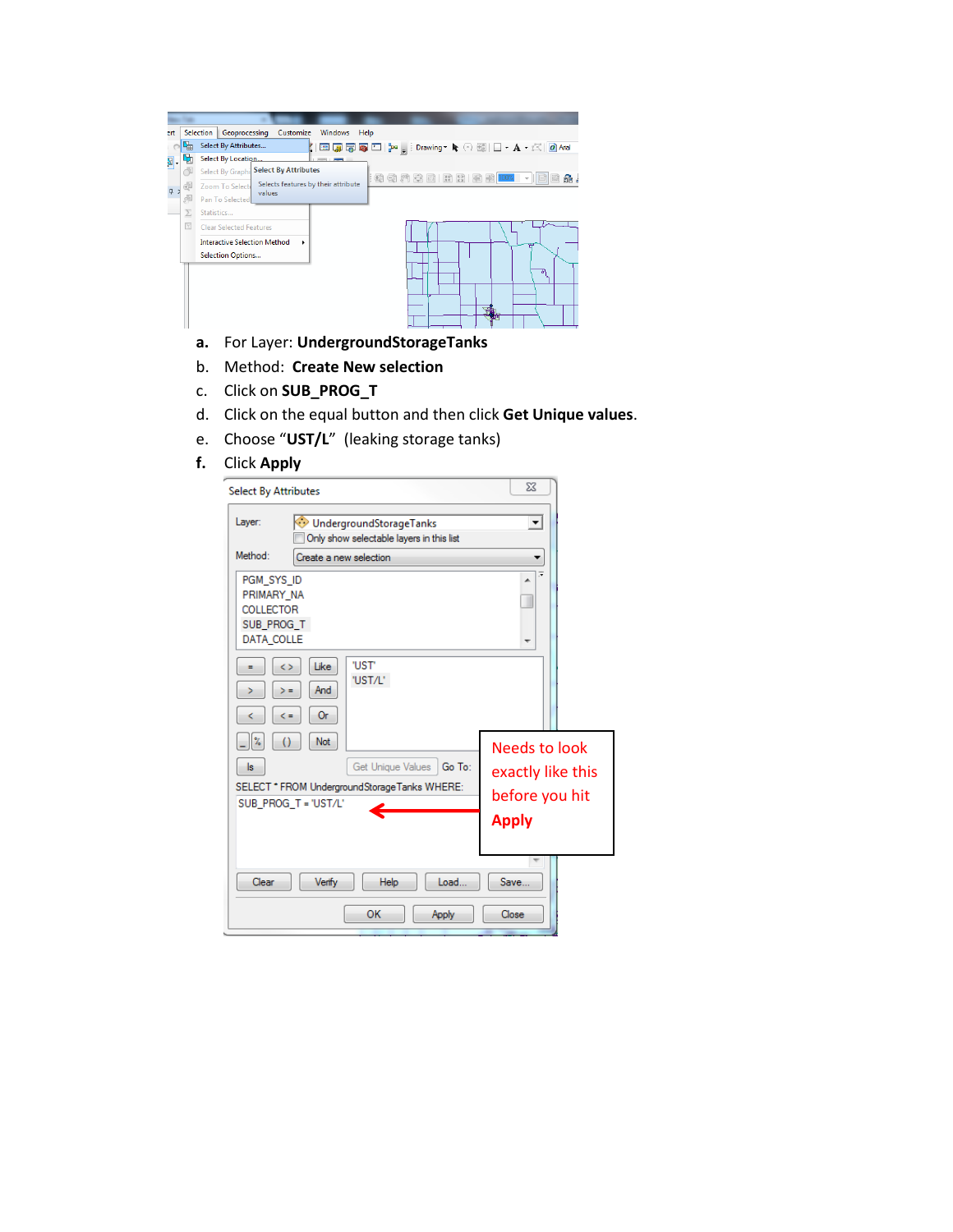Results: with leaking storage tanks highlighted:



- 2. With the storage tanks highlighted right click on the **UnderGroundStorageTanks** feature class in the Table of Contents.
- 3. Choose **Data -> EXPORT DATA**
- **4.** Change the name to **StorageTanks\_leaking** and hit **OK.** (see below)



- 5. Click **Yes** on the window that pops up that asks if you want to add the new layer.
- 6. Turn off the UndergroundSTorateTanks layer by clicking on the box beside its name in the table of contents. (not the file you just created)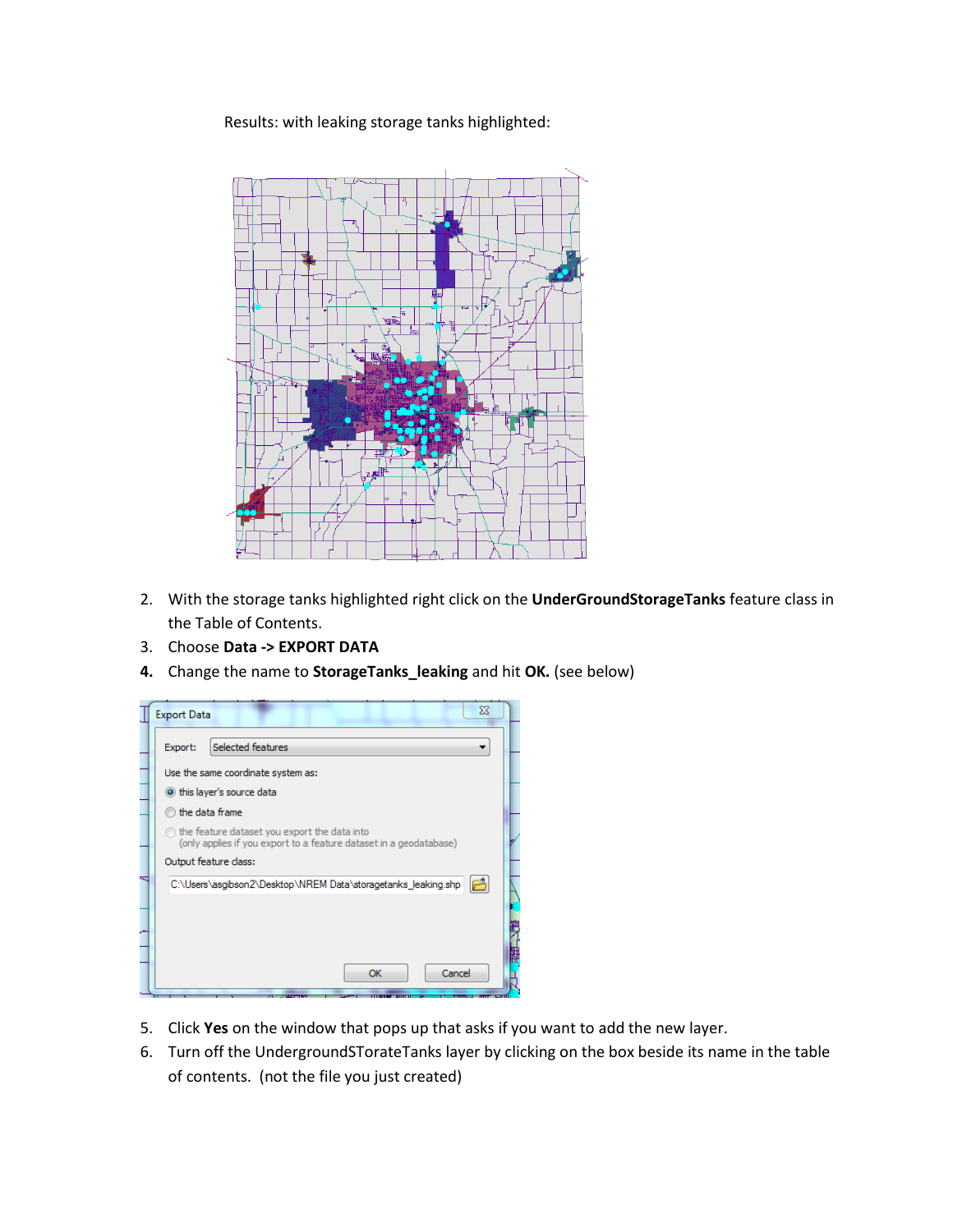#### **Buffer the MajorWaterbodies layer**

1. Use your **Search** tool and type in **buffer** (or go to Geoprocessing on the main menu and click on buffer. Change the boxes to reflect what is below.

| nout Features                                                            |             |                      | <b>Dissolve Type (optional)</b>                                       |
|--------------------------------------------------------------------------|-------------|----------------------|-----------------------------------------------------------------------|
| MajorWaterbodies                                                         |             | B<br>회               |                                                                       |
| Output Feature Class                                                     |             |                      | Specifies the dissolve to be performed to<br>remove buffer overlap.   |
| C:\Users\asgibson2\Documents\ArcGIS\Default.gdb\MajorWaterbodies_Buffer1 |             | 啓                    |                                                                       |
| Distance [value or field]                                                |             |                      | • NONE - An individual buffer for                                     |
| <b>O</b> Linear unit                                                     |             |                      | each feature is maintained.                                           |
|                                                                          | 250<br>Feet | $\blacktriangledown$ | regardless of overlap. This is the<br>default                         |
| <b>Field</b>                                                             |             |                      | • ALL -All buffers are dissolved                                      |
|                                                                          |             |                      | together into a single feature,                                       |
| Side Type (optional)<br><b>FULL</b>                                      |             | ۰                    | removing any overlap.                                                 |
| End Type (optional)                                                      |             |                      | • LIST - Any buffers sharing<br>attribute values in the listed fields |
| <b>ROUND</b>                                                             |             |                      | (carried over from the input                                          |
| Dissolve Type (optional)                                                 |             |                      | features) are dissolved.                                              |
| <b>ALL</b>                                                               |             |                      |                                                                       |
| Dissolve Field(s) (optional)                                             |             |                      |                                                                       |
| OBJECTID                                                                 |             |                      |                                                                       |
| sde_DCGIS_MajorWaterbodies_AREA<br>PERIMETER                             |             |                      |                                                                       |
| DC HYDROLO                                                               |             |                      |                                                                       |
| DC_HYDRO_1                                                               |             |                      |                                                                       |
| AFILL                                                                    |             |                      |                                                                       |
| SHAPE_Length<br>SHAPE_Area                                               |             |                      |                                                                       |
|                                                                          |             |                      |                                                                       |
|                                                                          |             |                      |                                                                       |
| Select All<br>Unselect All                                               | Add Field   |                      |                                                                       |
|                                                                          |             |                      |                                                                       |
|                                                                          |             |                      |                                                                       |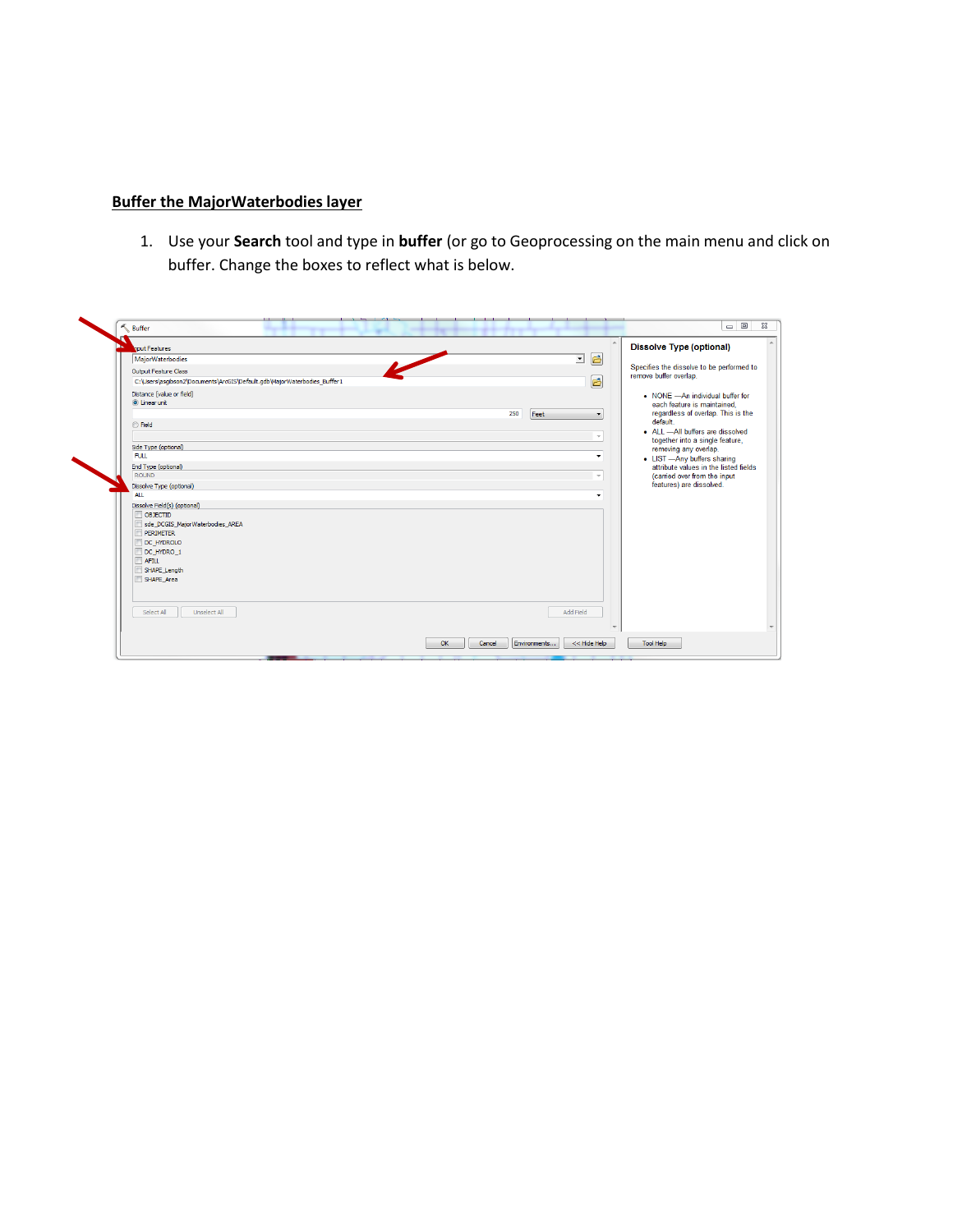Results should look like this:



Use the **Clip** tool to clip the leaking storage tanks by the water buffer:

- 2. Search for clip (or go to **geoprocessing ->clip)**
- 3. Enter the parameters below and click **OK.**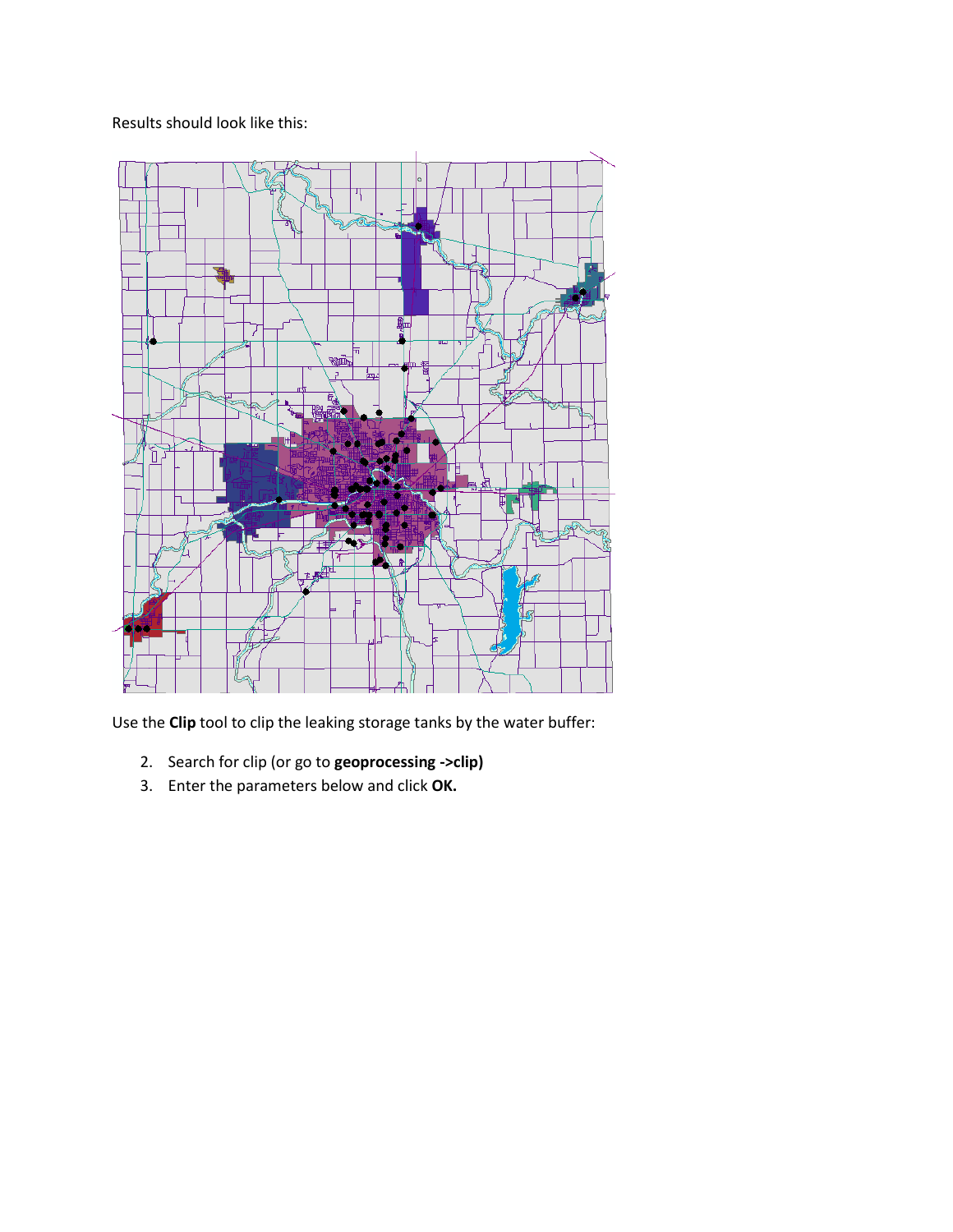| $\leq$ Clip                                                      |                              | $\Box$                           |
|------------------------------------------------------------------|------------------------------|----------------------------------|
| <b>Input Features</b>                                            | $\blacktriangle$             | <b>Output Feature Class</b>      |
| storagetanks_leaking                                             | Je                           |                                  |
| <b>Clip Features</b>                                             |                              | The feature class to be created. |
| MajorWaterbodies_Buffer1                                         | $\mathbf{r}$<br>⊡            |                                  |
| Output Feature Class                                             |                              |                                  |
| C:\Users\asgibson2\Documents\ArcGIS\Default.gdb\LST_closetoRiver | 啓                            |                                  |
| XY Tolerance (optional)                                          |                              |                                  |
|                                                                  | Feet<br>$\blacktriangledown$ |                                  |
|                                                                  |                              |                                  |
|                                                                  |                              |                                  |
|                                                                  |                              |                                  |
|                                                                  |                              |                                  |
|                                                                  |                              |                                  |
|                                                                  |                              |                                  |
|                                                                  |                              |                                  |
|                                                                  |                              |                                  |
|                                                                  |                              |                                  |
|                                                                  |                              |                                  |
|                                                                  |                              |                                  |
|                                                                  |                              |                                  |
|                                                                  |                              |                                  |
|                                                                  |                              |                                  |
|                                                                  |                              |                                  |
|                                                                  |                              |                                  |
|                                                                  |                              |                                  |
|                                                                  |                              |                                  |
|                                                                  |                              |                                  |
|                                                                  |                              |                                  |
| OK<br>Cancel                                                     | Environments<br><< Hide Help | Tool Help                        |

Now you have a layer with Leaking underground storage tanks that are within 250 feet of the major water bodies in Delaware County.

## **Make a map of your results**

1. Click on Layout view (see below)



2. Use your selector arrow  $\|\cdot\|$  to make the data go to the print borders of the page. (results below)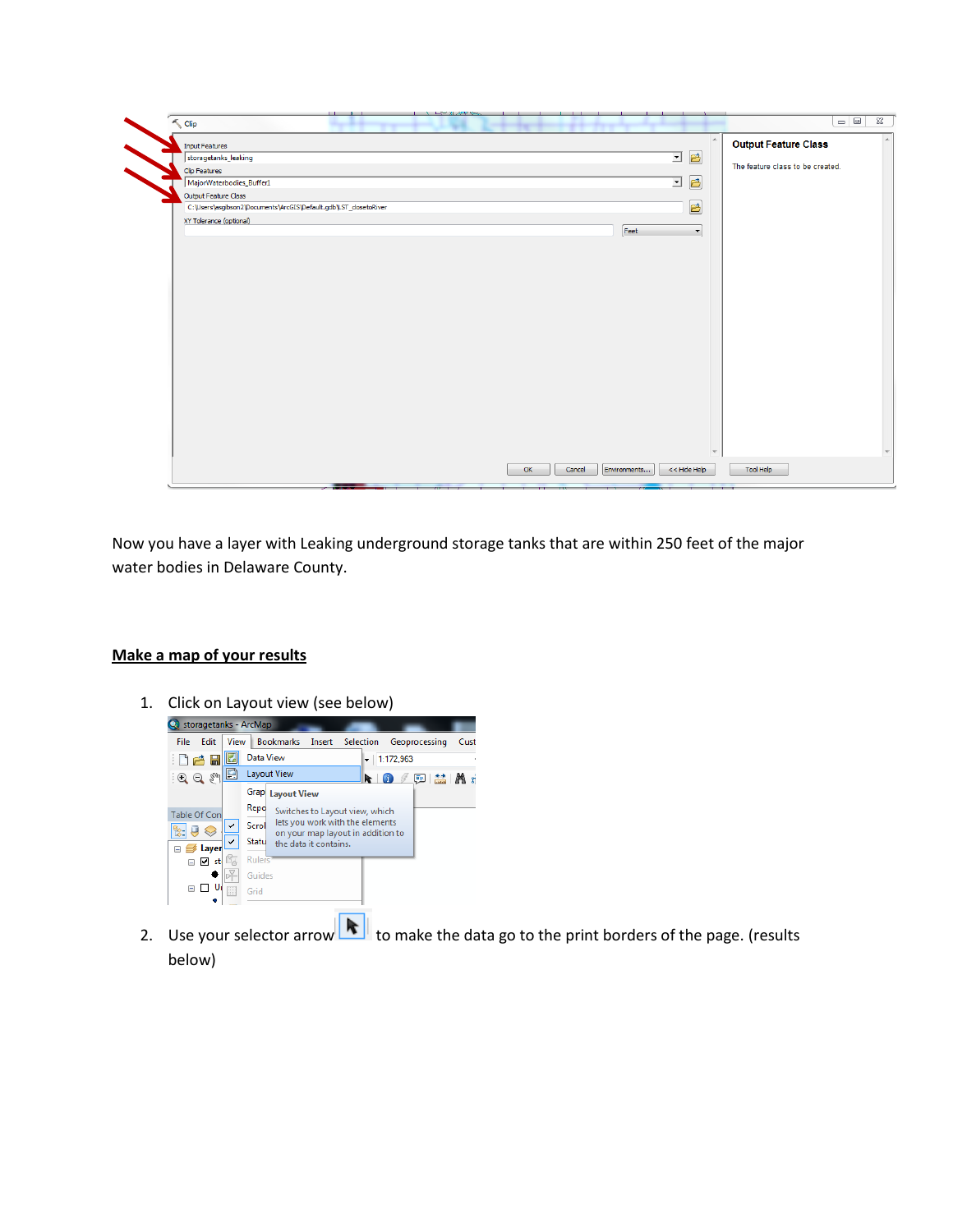

3. Go to **Insert** and add a **title, north arrow** and **scale bar**. Move them to the appropriate area on the map. (see below)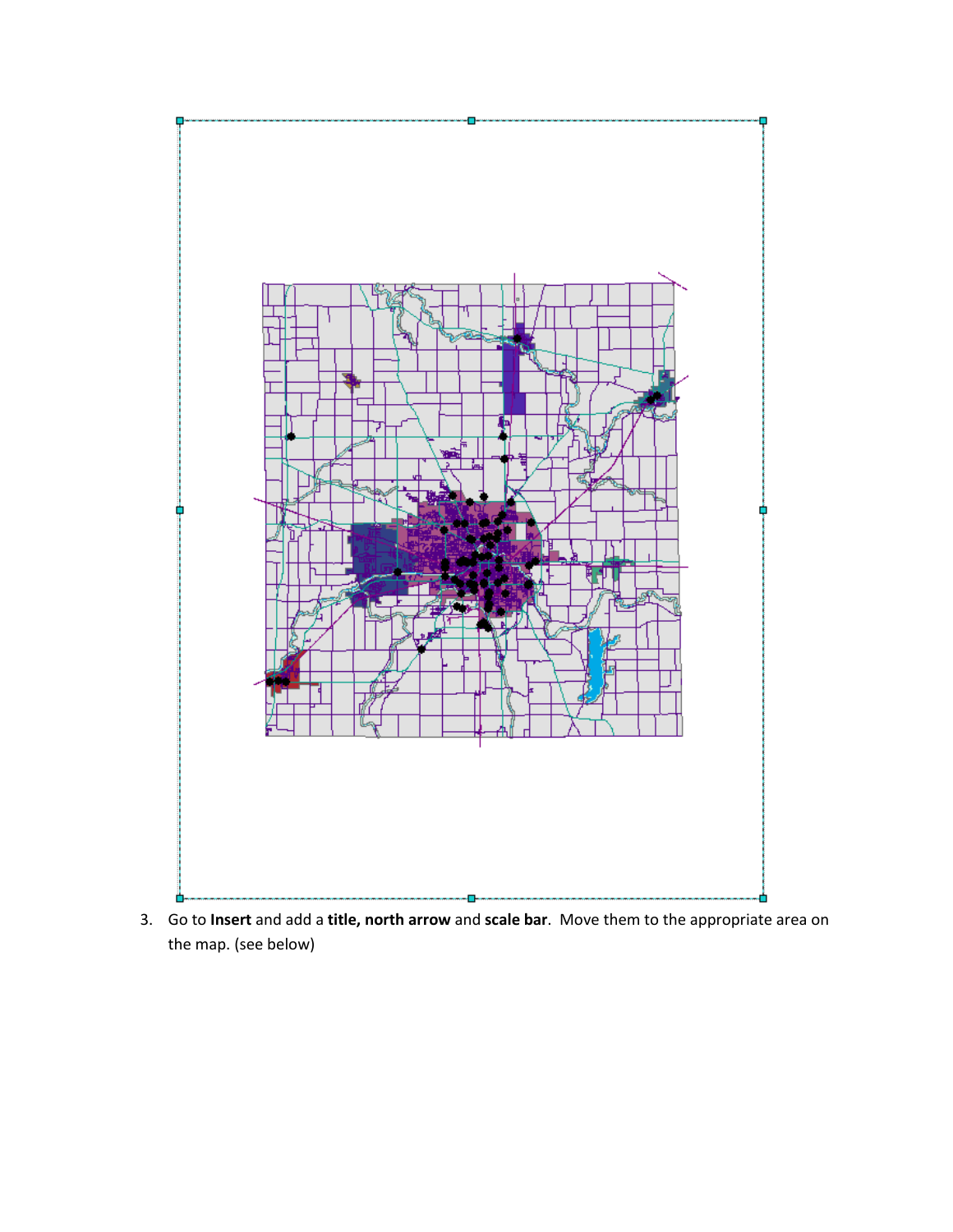| storagetanks - ArcMap                                                                                                                                                                                                                                                                                                                                                                                                                           |                                        |       |
|-------------------------------------------------------------------------------------------------------------------------------------------------------------------------------------------------------------------------------------------------------------------------------------------------------------------------------------------------------------------------------------------------------------------------------------------------|----------------------------------------|-------|
| <b>Bookmarks</b><br>View<br><b>File</b><br>Edit                                                                                                                                                                                                                                                                                                                                                                                                 | Insert  <br>Selection<br>Geoprocessing | Custo |
| : D 2: H & I % @ & X                                                                                                                                                                                                                                                                                                                                                                                                                            | Data Frame                             |       |
| $\mathbf{R} \in \mathbb{C}^{n} \text{ and } \mathbf{R} \in \mathbb{C}^{n} \text{ and } \mathbf{R} \in \mathbb{C}^{n} \text{ and } \mathbf{R} \in \mathbb{C}^{n} \text{ and } \mathbf{R} \in \mathbb{C}^{n} \text{ and } \mathbf{R} \in \mathbb{C}^{n} \text{ and } \mathbf{R} \in \mathbb{C}^{n} \text{ and } \mathbf{R} \in \mathbb{C}^{n} \text{ and } \mathbf{R} \in \mathbb{C}^{n} \text{ and } \mathbf{R} \in \mathbb{C}^{n} \text{ and }$ | Title<br>Title<br><b>EXAMINE</b><br>厚  | 老     |
|                                                                                                                                                                                                                                                                                                                                                                                                                                                 | Α<br>Text                              |       |
| <b>Table Of Contents</b>                                                                                                                                                                                                                                                                                                                                                                                                                        | Dynamic Text<br>١                      |       |
| UJ 33                                                                                                                                                                                                                                                                                                                                                                                                                                           | Neatline                               |       |
| Layers                                                                                                                                                                                                                                                                                                                                                                                                                                          | 詎<br>Legend                            |       |
| storagetanks_leaking<br>$\Box$                                                                                                                                                                                                                                                                                                                                                                                                                  | ŵ<br>North Arrow                       |       |
|                                                                                                                                                                                                                                                                                                                                                                                                                                                 | the second<br>Scale Bar                |       |
| UndergroundStorageTai<br>$\Box$                                                                                                                                                                                                                                                                                                                                                                                                                 | Scale Text<br>1: n                     |       |
| MajorRoads<br>☑<br>⊟                                                                                                                                                                                                                                                                                                                                                                                                                            | Picture<br>$\overline{\phantom{a}}$    |       |
|                                                                                                                                                                                                                                                                                                                                                                                                                                                 | 圖<br>Object                            |       |
| <b>RailroadLines</b><br>ы<br>⊟                                                                                                                                                                                                                                                                                                                                                                                                                  | σ.                                     |       |

4. Label the Corporate Boundaries layer by right clicking on the layers in the table of contents and going to the labels tab. (see below)

| <b>Layer Properties</b>            |                                                           |                                      |                                                              |                         |                        |        |                   | $\Sigma$ |
|------------------------------------|-----------------------------------------------------------|--------------------------------------|--------------------------------------------------------------|-------------------------|------------------------|--------|-------------------|----------|
| General Source Selection           | Display                                                   | Symbology<br>Fields                  | <b>Definition Query</b>                                      | Labels                  | Joins & Relates   Time |        | <b>HTML Popup</b> |          |
| V Label features in this layer     |                                                           |                                      |                                                              |                         |                        |        |                   |          |
| Method:                            |                                                           | Label all the features the same way. |                                                              | ۰                       |                        |        |                   |          |
|                                    | All features will be labeled using the options specified. |                                      |                                                              |                         |                        |        |                   |          |
| <b>Text String</b><br>Label Field: | <b>CITY</b>                                               |                                      |                                                              | ٠                       | Expression             |        |                   |          |
| <b>Text Symbol</b>                 | AaBbYyZz                                                  | $\boldsymbol{o}$ Arial               | $\, {\bf B}$<br>$\boldsymbol{I}$<br>$\underline{\mathbf{U}}$ | $-8$                    | Symbol                 |        |                   |          |
| Other Options                      | Placement Properties                                      | Scale Range                          |                                                              | Pre-defined Label Style | Label Styles           |        |                   |          |
|                                    |                                                           |                                      |                                                              |                         | <b>OK</b>              | Cancel |                   | Apply    |

5. Label the LST\_nearriver layer using the Location\_A field. (see below)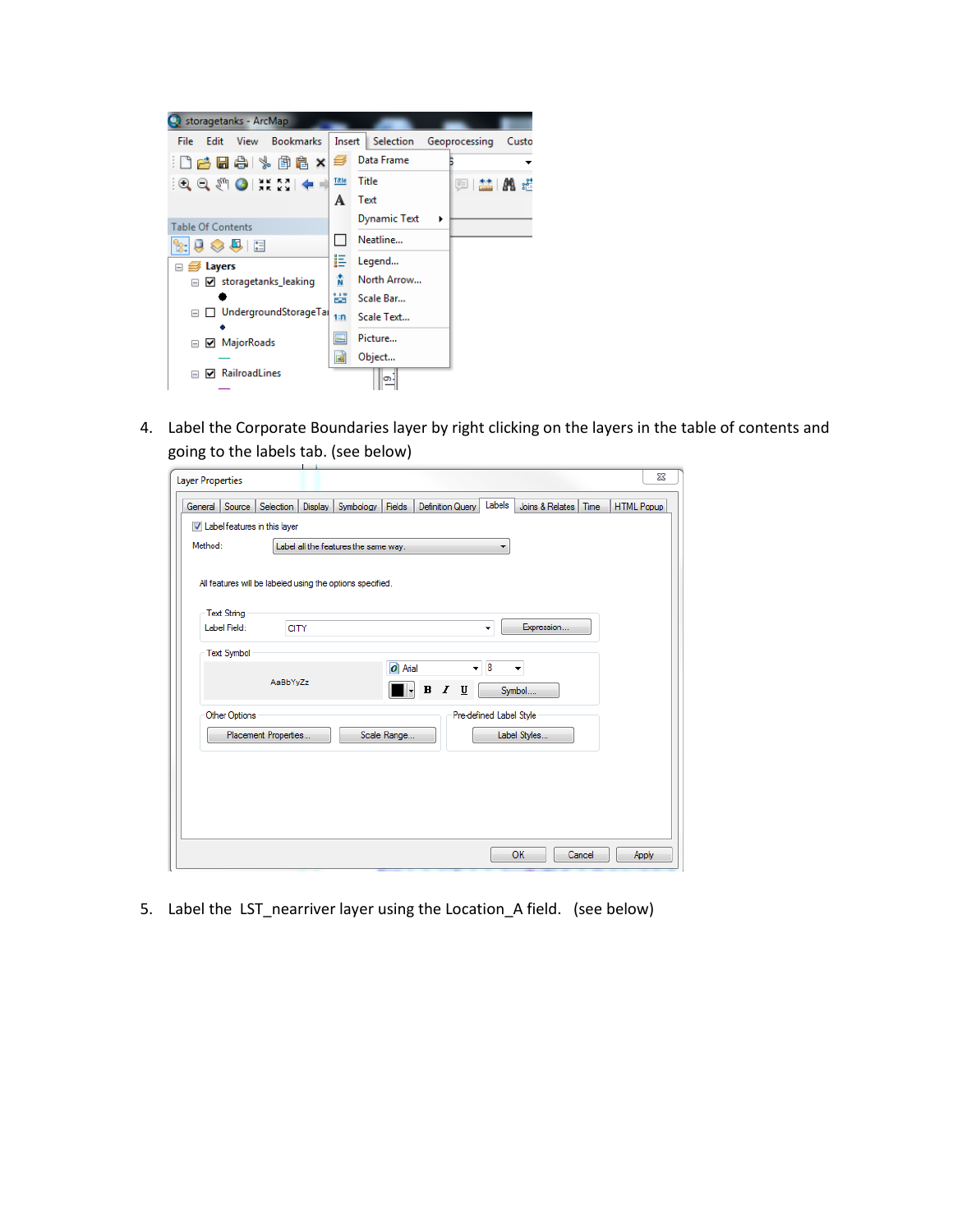| <b>Layer Properties</b>                                                                                                                 | X                 |
|-----------------------------------------------------------------------------------------------------------------------------------------|-------------------|
| Labels<br>Display<br>Symbology<br><b>Definition Query</b><br>Source   Selection  <br>Fields<br>Joins & Relates   Time<br>General        | <b>HTML Popup</b> |
| V Label features in this layer                                                                                                          |                   |
| Method:<br>Label all the features the same way.<br>▼                                                                                    |                   |
| All features will be labeled using the options specified.<br><b>Text String</b><br>Expression<br>Label Field:<br><b>LOCATION A</b><br>▼ |                   |
|                                                                                                                                         |                   |
| <b>Text Symbol</b><br>$\overline{\mathbf{8}}$<br>$\boldsymbol{o}$ Arial<br>۰<br>٠                                                       |                   |
| AaBbYyZz<br>$\bf B$<br>$\boldsymbol{I}$<br>$\underline{\mathbf{u}}$<br>Symbol                                                           |                   |
| Other Options<br>Pre-defined Label Style<br>Placement Properties<br>Scale Range<br>Label Styles                                         |                   |
|                                                                                                                                         |                   |
|                                                                                                                                         |                   |
|                                                                                                                                         |                   |
| OK<br>Cancel                                                                                                                            | Apply             |

6. Add a legend…remove corporate boundaries from the **Legend Items** and accept all other default by hitting next through the wizard. (see below)

| <b>Legend Wizard</b>                                                                                                                                                                                                                                                                                                                                    | Σζ                                                                                                                                                                                                                                        |
|---------------------------------------------------------------------------------------------------------------------------------------------------------------------------------------------------------------------------------------------------------------------------------------------------------------------------------------------------------|-------------------------------------------------------------------------------------------------------------------------------------------------------------------------------------------------------------------------------------------|
| Choose which layers you want to include in your legend<br>Map Layers:<br><b>LST_NearRiver</b><br>storagetanks_leaking<br>- Underground Storage Tanks<br>MajorRoads<br>RailroadLines<br>Streets Master<br>MajorWaterbodies<br>MajorWaterbodies_Buffer1<br>Corporate Boundaries<br>CountyBoundary<br>Set the number of columns in your legend:<br>Preview | Legend Items<br><b>LST</b> NearRiver<br>不<br>Σ,<br>MajorRoads<br>RailroadLines<br>$\gg$<br><b>StreetsMaster</b><br>MajorWaterbodies<br>MajorWaterbodies Buffer1<br>CountyBoundary<br>$\prec$<br>士<br>$<<$<br>Ш<br>$\left($<br>Þ<br>÷<br>1 |
|                                                                                                                                                                                                                                                                                                                                                         | Next ><br>Cancel<br>< Back                                                                                                                                                                                                                |

- 7. File -> Save
- 8. File -> Export (pdf or jpg)